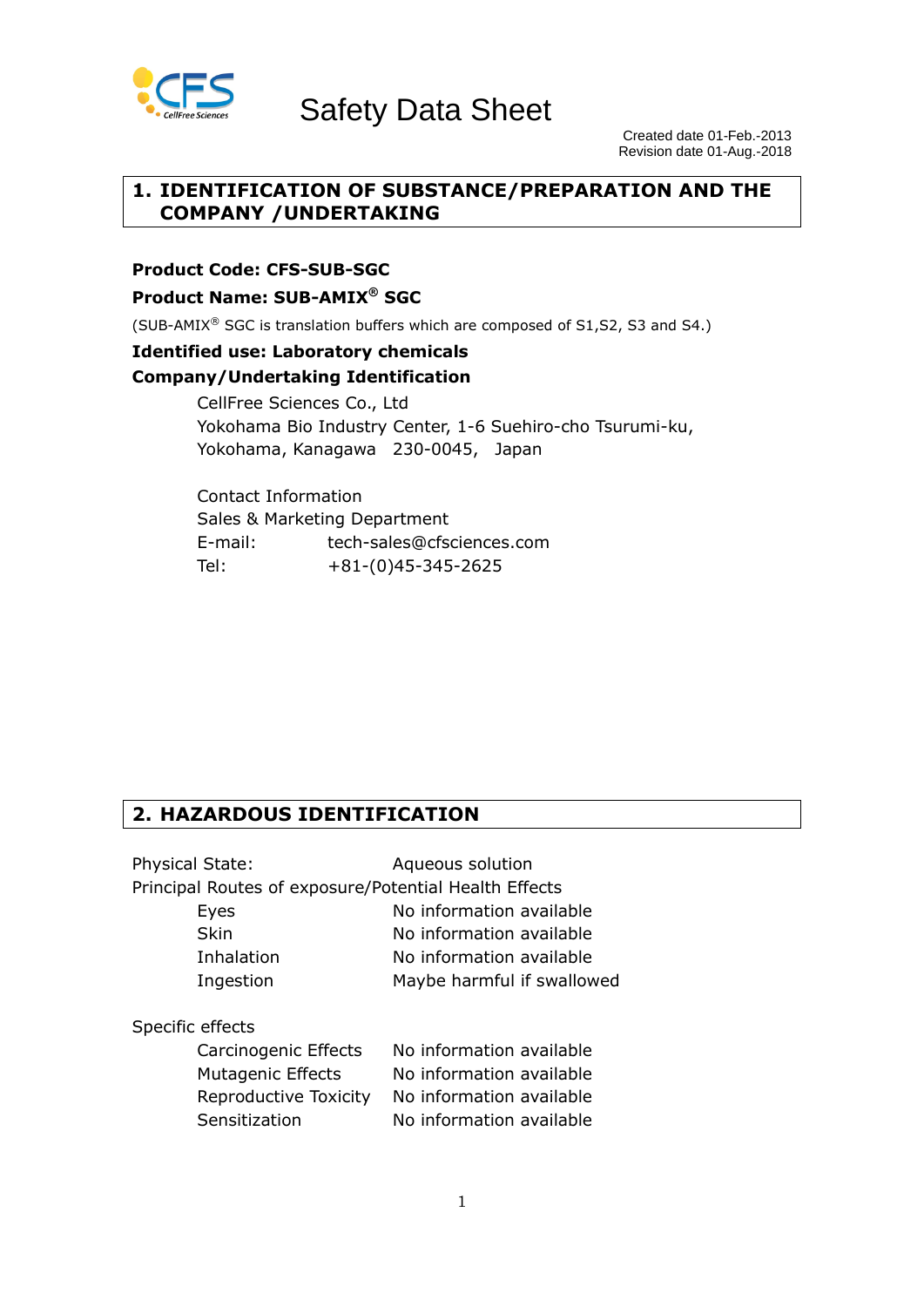# **3. COMPOSITION/INFORMATION ON INGREDIENTS**

## **Hazardous/Non-hazardous Components**

The product contains no substances which, at their given concentration, are considered to be hazardous to health

|    | <b>CHEMICAL NAME</b>                                     | Concentration, w/v% | CAS No.       |
|----|----------------------------------------------------------|---------------------|---------------|
|    | 2-[-4-(2-Hydroxyethyl)-1-piperazinyl]ethanesulfonic Acid | Less than 30        | 7365-45-9     |
|    | Adenosine 3',5'-Cyclic Monophosphate Hydrate             | Less than 2         | 60-92-4       |
|    | Adenosine-5'-triphosphate Disodium Salt                  | Less than 3         | 51963-61-2    |
|    | Disodium Creatinephosphate Tetrahydrate                  | Less than 22        | 922-32-7      |
|    | Threo-1,4-Dimercapto-2,3-butanediol                      | Less than 3         | 3483-12-3     |
|    | Glycine                                                  | Less than 1         | 56-40-6       |
|    | L-Alanine                                                | Less than 1         | 56-41-7       |
|    | L-Arginine(HCl)                                          | Less than 1         | 1119-34-2     |
|    | L-Asparagine(H2O)                                        | Less than 1         | 5794-13-8     |
|    | L-Aspartic Acid                                          | Less than 1         | 56-84-8       |
|    | L-Cysteine(HCI,H2O)                                      | Less than 1         | 7048-04-6     |
|    | L-Glutamic Acid                                          | Less than 1         | 56-86-0       |
| S1 | L-Glutamine                                              | Less than 1         | 56-85-9       |
|    | L-Histidine(HCI,H2O)                                     | Less than 1         | 5934-29-2     |
| ∖  | L-Isoleucine                                             | Less than 1         | 73-32-5       |
| S4 | L-Leucine                                                | Less than 1         | 61-90-5       |
|    | L-Lysine(HCl)                                            | Less than 1         | 657-27-2      |
|    | L-Methionine                                             | Less than 1         | 63-68-3       |
|    | L-Phenylalanine                                          | Less than 1         | 63-91-2       |
|    | L-Proline                                                | Less than 1         | 147-85-3      |
|    | L-Serine                                                 | Less than 1         | $56 - 45 - 1$ |
|    | L-Threonine                                              | Less than 1         | 72-19-5       |
|    | L-Tryptophan                                             | Less than 1         | 73-22-3       |
|    | L-Tyrosine                                               | Less than 1         | 60-18-4       |
|    | L-Valine                                                 | Less than 1         | 72-18-4       |
|    | Magnesium Acetate Tetrahydrate                           | Less than 3         | 16674-78-5    |
|    | Potassium Acetate                                        | Less than 40        | 127-08-2      |
|    | Spermidine Trihydrochloride                              | Less than 2         | 334-50-9      |

pH to be adjusted with potassium hydroxide(About pH7.8)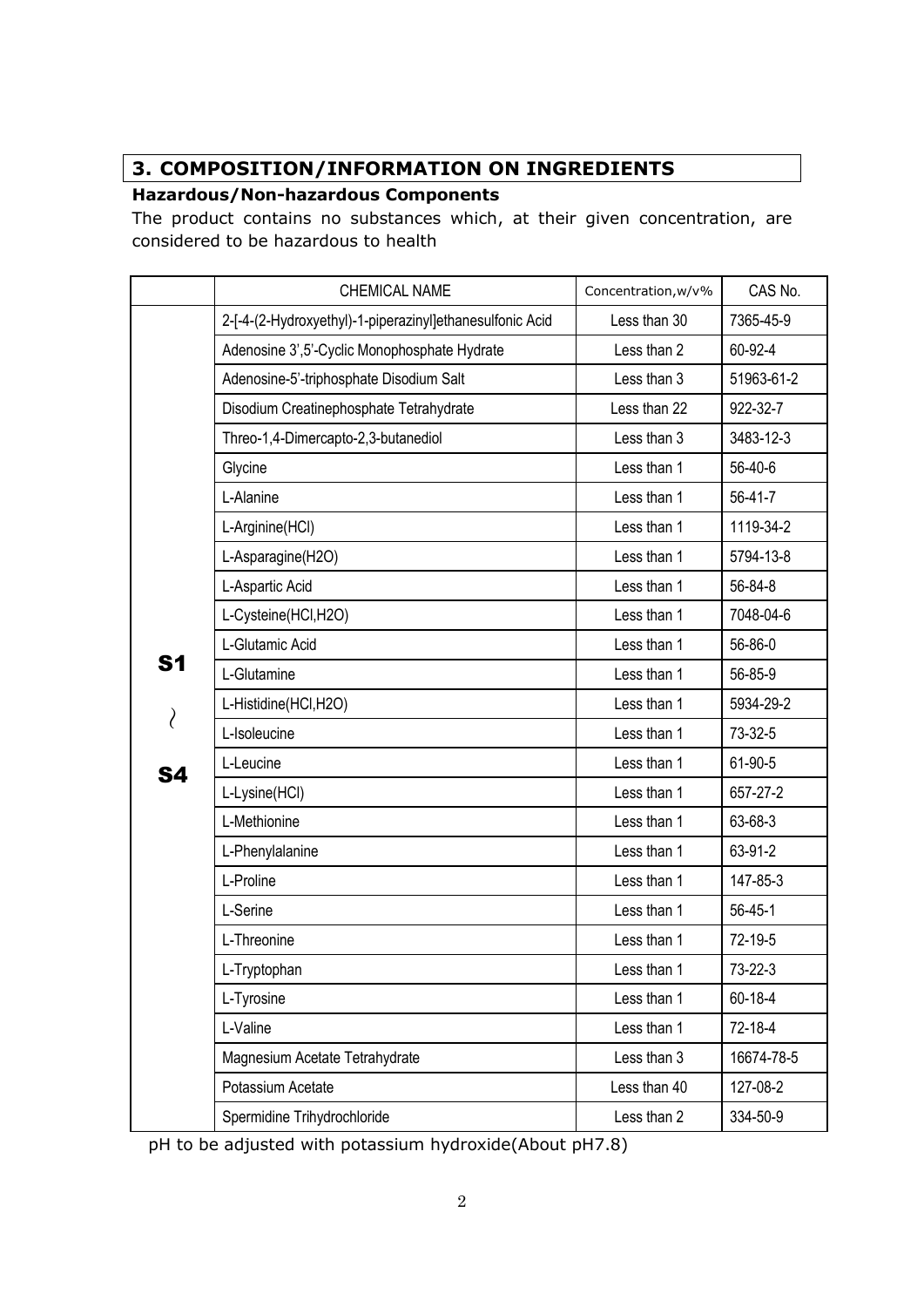#### **4. FIRST AID AND MEASURES**

GENERAL ADVICE:

Wash off immediately with soap and plenty of water. In the case of respirable dust and/or fumes, use self-contained breathing apparatus and dust impervious protective suit. Use personal protective equipment.

INHALATION:

Move victim to fresh air. If breathing is difficult, give oxygen. If irritation persists, consult a physician.

SKIN CONTACT:

Remove contaminated clothes and shoes, rinse skin with plenty of water or shower. Use soap to help assure removal. If irritation persists, consult a physician.

EYE CONTACT:

Remove any contact lenses at once. Flush eyes well with flooding amounts of running water for at least 15minutes. Assure adequate flushing by separating the eyelids with sterile fingers. If irritation persists, consult a physician.

INGESTION:

Rinse mouth, give plenty of water to dilute the substance. Never give anything by mouth to an unconscious person. Consult a physician.

## **5. FIRE FIGHTING MEASURES**

EXTINGUISHING MEDIA: Carbon dioxide, dry chemical powder, foam, water

FIRE&EXPLOSION HAZARDS: Toxic, irritating dust or smoke may be emitted.

SPECIAL PROTECTIVE EQUIPMENT FOR FIREFIGHTERS: Firemen should wear normal protective equipment (full bunker gear)and positive-pressure self-contained breathing apparatus.

#### **6. ACCIDENTAL RELEASE MEASURES**

PROCEDURE(S) OF PERSONAL PRECAUTION(S): Exercise appropriate precautions to minimize direct contact with skin or eyes and prevent inhalation of vapors.

METHODS FOR CLEAN UP:

Absorb on sand or vermiculite and place in closed containers for disposal. Ventilate area and wash spill site after material pickup is complete.

#### **7. HANDLING AND STORAGE**

HANDLING:

No special measures necessary. Good laboratory technique should be used when handling.

STORAGE:

No special measures necessary. Store at -20℃ ~ -80℃.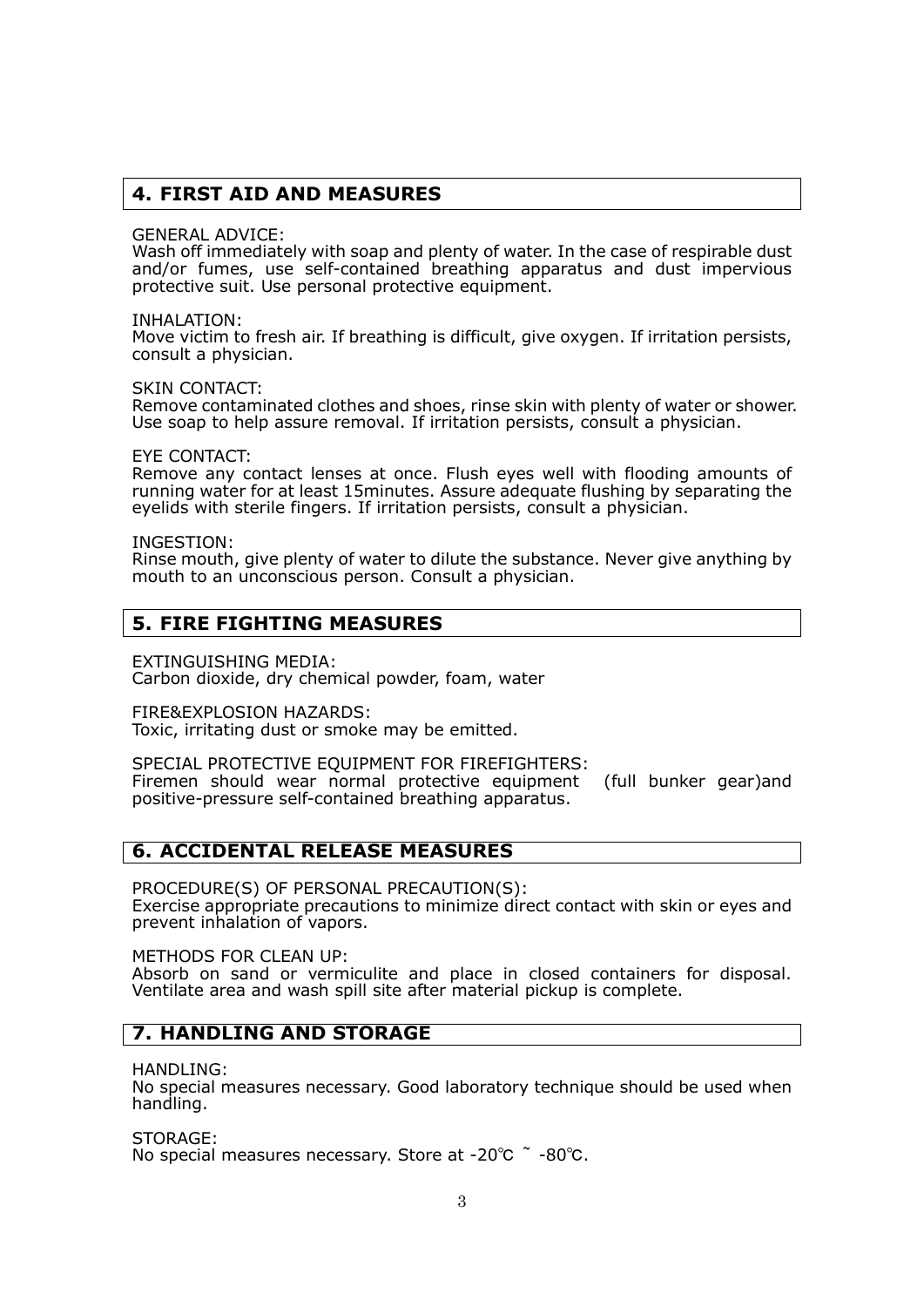#### **8. EXPOSURE CONTROLS/PERSONAL PROTECTION**

ENGINEERING MEASURES:

Use exhaust ventilation to keep airborne concentrations below exposure limits. Use only with adequate ventilation.

VENTILATION: Local Exhaust; Necessary, Mechanical(General); Recommended

PERSONAL PROTECTION;

Respiratory protection:

Use a NIOSH/MSHA or European Standard EN149 approved respirator if the vapor concentrations exceed regulatory guidelines.

| Hand protection: | Chemical resistant gloves |
|------------------|---------------------------|
| Eye protection:  | Safety glasses (goggles)  |
| Skin protection: | Protective clothing       |

#### **9. PHYSICAL AND CHEMICAL PROPERTIES**

MELTING POINT: VAPOR DENSITY: Not available VAPOR PRESSURE:

APPEARANCE: Clear aqueous solution BOILING POINT: Above 100 degree C<br>MELTING POINT: Not available FREEZING POINT: Below 0 degree C

## **10. STABILITY AND REACTIVITY**

DECOMPOSITION: No date available.<br>CONDITIONS TO AVOID: Contact with stron HAZARDOUS POLYMERIZATION: Will not occur.

STABILITY: Stable, under normal handling and storage conditions. Contact with strong oxidants or fire.

#### **11. TOXICOLOGICAL INFORMATION**

ACUTE TOXICITY DATA: Not available<br>
IRRITATION DATA: Not available IRRITATION DATA: Not available<br>MUTATION DATA: Not available **MUTATION DATA:**  REPRODUCTIVE EFFECTS DATA: Not available TUMORIGENIC DATA: Not available

#### **12. ECOLOGICAL INFORMATION**

BIODEGRADABILITY: Not available BIOACCUMULATION POTENTIAL: Not available AQUATIC TOXICITY: Not available